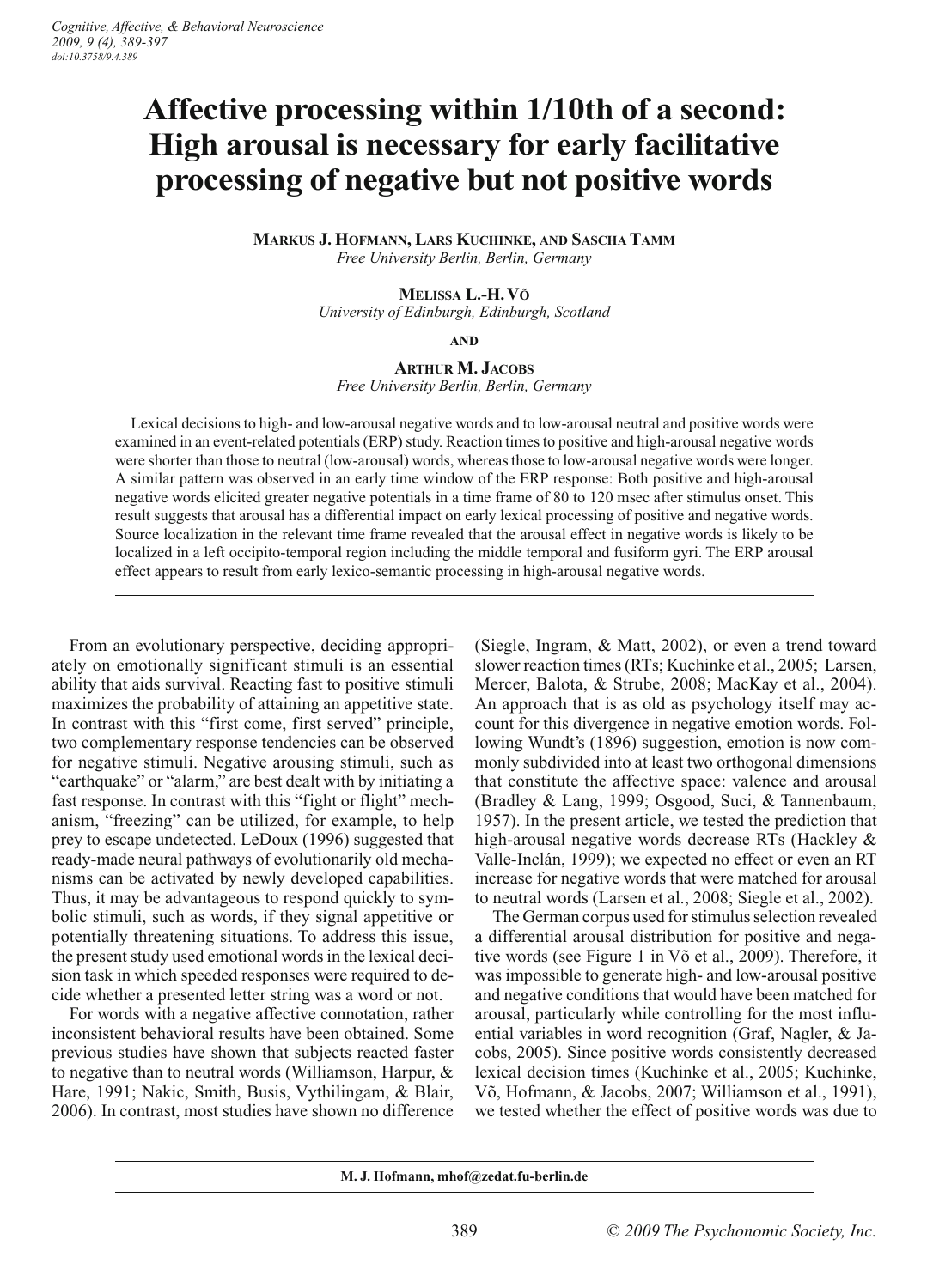

**Figure 1. Mean reaction times (RTs) and errors for the four stimulus**  conditions  $(N = 20)$ . Error bars indicate standard errors.

positive emotional valence independent of arousal. For this purpose, we used a condition of low-arousal positive words. For negative words, in contrast, we tested whether the inconsistent behavioral findings of previous studies can be attributed to arousal by comparing high- and lowarousal negative conditions.

This resulted in four stimulus categories that were matched for various potentially confounding variables  $(Fs \leq 1$ ; see Table 1). Positive, neutral, and low-arousal negative words were matched for their arousal level. High-arousal negative words were matched with respect to valence to the low-arousal negative words, but were maximized with respect to arousal (see Table 1; for further details, see the Method section). Cesses responsible for the behavioral facilitations corresponsible for the behavioral facilities, are the behavioral facilities, the positive emotional value of this purpose, we used a condition of low-arousal words. For

In addition to testing whether the behavioral facilitation for positive words occurs when arousal is controlled for, and whether arousal modulates the behavioral facilitation in negative words, we targeted the time frame of the pro-

This issue also concerns the interpretation of affective effects as being of lexical or postlexical origin. Sereno and Rayner (2003) proposed that lexical access is underway already around 100 msec after stimulus presentation (see also Dambacher, Kliegl, Hofmann, & Jacobs, 2006; Hinojosa, Martín-Loeches, & Rubia, 2001; and Sereno & Rayner, 2003, for reviews). However, Kissler, Herbert, Peyk, and Junghofer (2007) found ERP correlates of emotional word processing not before 200 msec, and concluded that emotional processing occurs after lexical access (cf. Herbert, Junghofer, & Kissler, 2008). Kissler et al. (2007) used a rapid serial visual presentation paradigm in which no decision was required after word presentation. However, if affective information processing provides an evolutionary advantage because it allows for making faster decisions, tasks requiring speeded decisions might produce different results. We thus used a lexical decision task in order to test whether emotional information is still processed after lexical access, even when a fast decision is required. Since

**Table 1** 

**Mean Values and Standard Errors of the Control and Manipulation Variables for the Four Stimulus Conditions**

|                                  | <b>Stimulus Condition</b>      |        |                               |        |                |        |                  |        |  |  |
|----------------------------------|--------------------------------|--------|-------------------------------|--------|----------------|--------|------------------|--------|--|--|
| Control and Manipulation         | High-Arousal<br>Negative Words |        | Low-Arousal<br>Negative Words |        | Neutral Words  |        | Positive Words   |        |  |  |
| Variables                        | $\overline{M}$                 | SE     | $\boldsymbol{M}$              | SE     | $\overline{M}$ | SE     | $\boldsymbol{M}$ | SE     |  |  |
| Emotional valence                | $-1.61$                        | 0.04   | $-1.57$                       | 0.04   | $-0.04$        | 0.03   | 1.55             | 0.05   |  |  |
| Arousal                          | 3.94                           | 0.04   | 3.15                          | 0.04   | 3.08           | 0.06   | 3.16             | 0.09   |  |  |
| Imageability                     | 4.22                           | 0.18   | 4.00                          | 0.19   | 4.23           | 0.20   | 4.23             | 0.17   |  |  |
| Number of letters                | 6.34                           | 0.17   | 6.40                          | 0.19   | 6.26           | 0.15   | 6.26             | 0.18   |  |  |
| Number of syllables              | 2.08                           | 0.11   | 2.14                          | 0.11   | 2.04           | 0.06   | 2.14             | 0.09   |  |  |
| Word frequency                   | 7.00                           | 1.25   | 5.97                          | 1.56   | 6.72           | 1.45   | 7.94             | 1.37   |  |  |
| Number of orthographic neighbors | 0.96                           | 0.25   | 0.86                          | 0.17   | 1.04           | 0.20   | 1.02             | 0.23   |  |  |
| Mean letter frequency (type)     | 32.108                         | 959    | 31.975                        | 706    | 31,770         | 1.178  | 31,062           | 1,088  |  |  |
| Mean letter frequency (token)    | 1,733,451                      | 70,562 | 1,708,311                     | 54,517 | 1.700.929      | 81,118 | 1,665,834        | 75,498 |  |  |
| Mean bigram frequency (type)     | 3,677                          | 252    | 3,445                         | 234    | 3,684          | 297    | 3,480            | 301    |  |  |
| Mean bigram frequency (token)    | 210,107                        | 20.734 | 191,082                       | 18.684 | 194,017        | 21,358 | 204,375          | 23,441 |  |  |

Note—The ranges of the rating variables are: valence,  $-3$  to  $+3$ ; imageability, 1 to 7; and arousal, 1 to 5. Word frequency is given as occurrence per 1 million words. Type measures denote the number of words in which the sublexical unit occurs in a lemma corpus of 51,207 words. Token measures indicate the summed word frequencies of these words.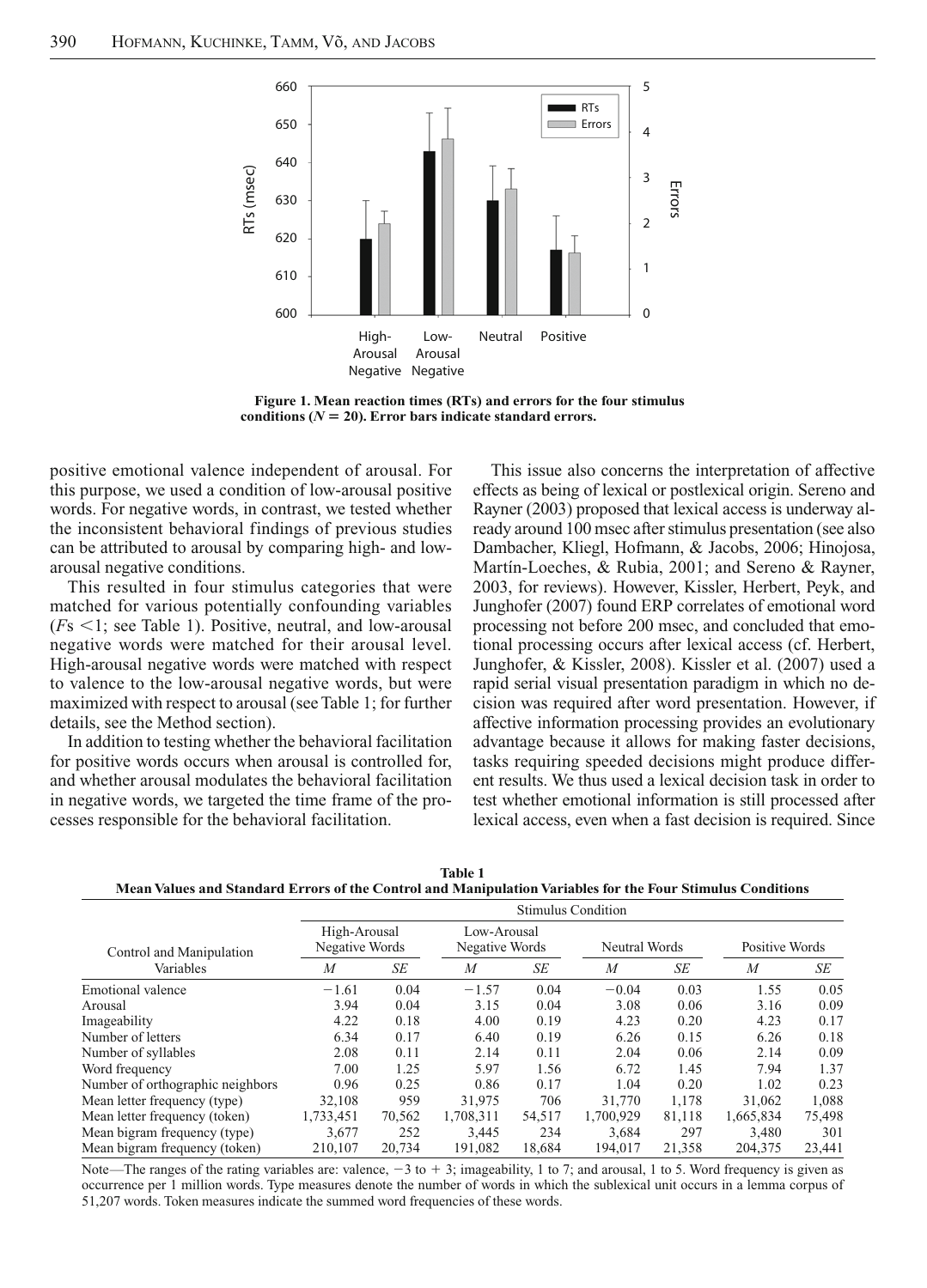lexical access is assumed to be underway around 100 msec after stimulus presentation (Sereno & Rayner, 2003), and emotional processing has been found to affect the ERP time course from 80 to 120 msec (Scott, O'Donnell, Leuthold, & Sereno, 2009), the present study targeted this time frame. Scott et al.'s results already challenged Kissler et al.'s proposal of affective information acting after lexical access. This suggests the necessity of specifying conditions for the occurrence of lexical access effects. The participants in the present study were put under severe time pressure. According to the multiple read-out model of word recognition (MROM; Grainger & Jacobs, 1996), speeded instructions put an emphasis on an early lexical fast-guess mechanism that might favor early affective effects.

To identify the most likely sources of early electrophysiological responses, we conducted sLORETA source localization. We expected the anterior cingulate to emerge as the most likely source, if attention processes were the most likely explanation for response facilitation effects. Carretié, Hinojosa, Martín-Loeches, Mercado, and Tapia (2004) indeed found that an ERP effect in the processing of affective pictures around 100 msec was likely to be localized in the anterior cingulate cortex. Furthermore, Geday, Gjedde, Boldsen, and Kupersa (2003) suggested that the behavioral facilitation found with affective stimuli might result from attentional processes in the medial prefrontal cortex, including the anterior cingulate cortex.

Another region of interest to which LORETA appears to be sensitive is the fusiform gyrus. For example, Pizzagalli et al. (2002) found emotional faces to engage the fusiform gyrus (cf. Geday et al., 2003) in an early time frame starting at 120 msec after stimulus presentation. For word processing, the fusiform gyrus was discussed to act at a visual word form level of processing (Dehaene, Le Clec'H, Poline, Le Bihan, & Cohen, 2002), or to act as a hub between orthographic and semantic processing (Price & Devlin, 2003). Support for the latter hypothesis would result from activation differences in the medial temporal gyrus, which was suggested to be involved in semantic processing (Price, 2000).

# **METHOD**

### **Participants**

Twenty native German participants took part in the experiment (16 female, mean age 28 years; 1 was left-handed). They were neurologically healthy and reported no language or speech impairments. Participants received course credits or were paid for their participation.

## **Materials**

The stimulus set consisted of 200 words and 200 nonwords. Word stimuli consisted of 4- to 8-letter German nouns. We used four stimulus conditions, each comprising 50 stimuli. Positive (e.g., RUHM [fame]), neutral (e.g., BEFUND [finding]), and low-arousal negative words (e.g., APATHIE [apathy]) were matched for arousal. Higharousal negative words (e.g., ERDBEBEN [earthquake]; see Table 1) were matched with respect to valence to the low-arousal negative words, but were maximized with respect to arousal. To control for the undesired influences of other variables that are known to affect lexical decision performance (Graf et al., 2005), nine further variables were matched (all  $Fs < 1$ ; see Table 1). Estimates for emotional valence and imageability were taken from the Berlin Affective Word List in its revised form (BAWL–R; Võ et al., 2009). Emotional valence ratings ranged from  $-3$  (*very negative*) to  $+3$  (*very positive*), imageability ratings from 1 (*low imageability*) to 7 (*high imageability*), and arousal ratings from 1 (*low arousal*) to 5 (*high arousal*). Word frequency measures are given in occurrences per million (Baayen, Piepenbrock, & Gulikers, 1995). Mean letter and bigram frequencies were taken from the lemma corpus of Hofmann, Stenneken, Conrad, and Jacobs (2007). Respectively 100 nonwords were generated by replacing the vowel of a nontarget word with either another vowel (e.g.,  $ERREGER \rightarrow ERREGUR$ ) or a consonant (e.g., MOKKA->MOKKW).

#### **Procedure**

Participants were seated on a comfortable chair in front of a 17-in. color monitor (70 Hz) in a dimly illuminated room. Distance from eye to monitor was about 70 cm. The participants were instructed to respond as fast and as accurately as possible. Experimental stimuli were presented in two blocks, each comprising 200 stimuli. Both blocks contained an equal number of nonwords and words of each stimulus category, and did not differ in any of the control or manipulation variables (see Table 1;  $Fs < 1$ ). The participants were briefed to press the left index finger for words and the right index finger for nonwords in the first block. This assignment was reversed for the other block. The order of blocks was counterbalanced across participants. Each block was preceded by 10 practice stimuli.

Stimuli were presented in black uppercase letters (Times New Roman font, 20 pt) on a white screen by Presentation 9.0 software (Neurobehavioral Systems, Inc., Albany, Canada) in a pseudorandomized fashion. No more than three words or nonwords were allowed to appear consecutively. Each trial began with a fixation cross  $(+)$  presented for 700 msec, followed by the stimulus for 1,000 msec. Participants were instructed to respond before the stimulus offset. After a blank screen appeared for 500 msec, a mask (#####) was presented for 1,500 msec. Participants were instructed to blink only during the masking period.

## **Data Acquisition**

EEG data were recorded by a 32-channel amplifier (Brainamp; Brain Products, Germany) using 28 electrodes attached to an elastic cap (EASYCAP, Germany). These were referenced to the right mastoid. Vertical EOG was recorded above and below the right eye, and the horizontal EOG on the outer canthus of each eye. Impedances for the EOG electrodes were kept below 10  $k\Omega$ , and all other electrodes were kept below 5 k $\Omega$ . EEG data were sampled at 250 Hz. Pupil dilations were concurrently recorded using a videobased IView X Hi-Speed eyetracker (SensoMotoric Instruments, Germany). Pupillometric data were not the primary scope of the present article. Neither emotional valence nor arousal affected the pupillary response. These findings confirmed the results of a prior pupillometric study (Kuchinke et al., 2007), but are not uncontroversial (Võ et al., 2008).

#### **Data Analysis**

EEG data analysis was conducted using Brain Vision Analyzer software (Brain Products, Germany). Data were band-pass filtered (0.1–20 Hz). Muscle artifacts, drifts, amplifier blockings, and eye movements were rejected by visual inspection. Blink artifacts were corrected using independent component analysis (Onton, Westerfield, Townsend, & Makeig, 2006). ERPs were corrected relative to a 200-msec prestimulus baseline and were averaged per subject and condition. Reactions prior to 300 msec were excluded from analyses. Reactions 1 sec poststimulus were not recorded and were counted as errors. Behavioral errors were excluded from electrophysiological and RT analyses. More than 35 trials per subject and condition remained for analyses. In sum, 93% of the trials remained for the analyses of the electrophysiological data.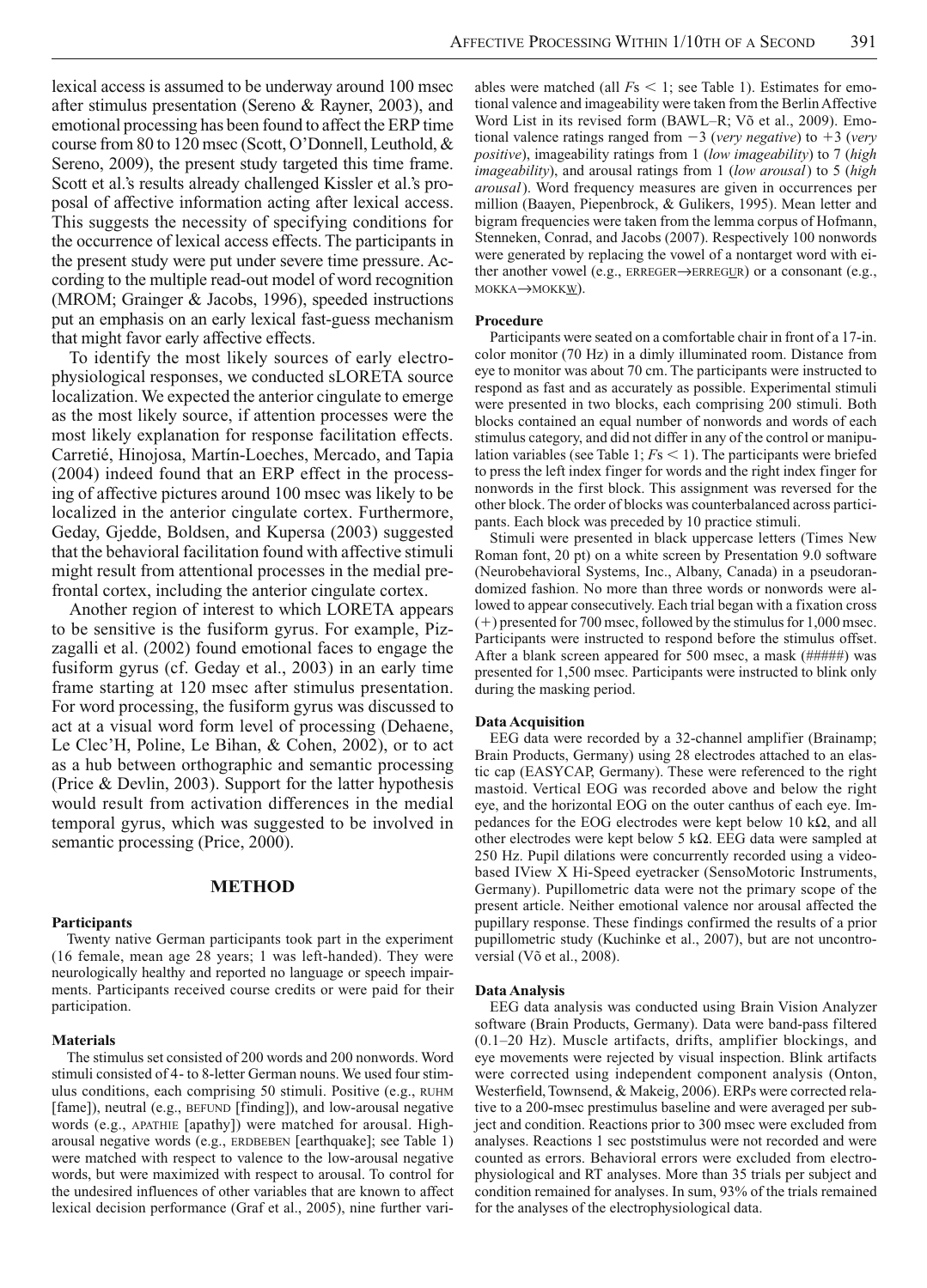In order to test for main effects of the stimulus conditions and their potential interactions with topography, we performed a threefactorial ANOVA, comprising the within-subjects factors laterality (left–right), anteriocity (anterior–posterior), and stimulus condition (low-arousal positive, neutral, and negative, and high-arousal negative), followed by planned pairwise comparisons. Positive words were contrasted with neutral words. High- and low-arousal negative words were compared with neutral words, and high- and low-arousal negative words were also contrasted.

For ERP analyses, electrodes were averaged for four regions across the critical time frame of 80 to 120 msec: left anterior (FP1, F3, F7, FC5, T7), right anterior (FP2, F3, F8, FC6, T8), left posterior (C3, CP5, P3, P7, O1), and right posterior (C4, CP6, P4, P8, O2). Apart from the targeted early time frame of 80 to 120 msec, we explored other ERP time frames that were investigated by previous studies of affective word processing (see, e.g., Kissler, Herbert, Winkler, & Junghofer, 2009): the time frame of 140–190 msec, the early posterior negativity (200–250 msec), and the late positive component (450–750 msec).

For estimating the potential neural generators of the early ERP effect, sLORETA analyses (Pascual-Marqui, 2002) were conducted. The averaged ERP data of each subject and condition within the critical time frame (80–120 msec) were submitted to the sLORETA model; thus, images of the electric neuronal activity were derived from the extracranial measurements. These estimated current source densities for each of the 6,430 voxels in MNI (Montreal Neurological Institute) space, each representing 5 mm3 of brain tissue, were time-frame-wise normalized; that is, the average activation of each time frame was normalized to a constant value. Data were baselinecorrected and log transformed. To correct for multiple comparisons, the  $\alpha$  was set to  $p < .005$  [two-tailed;  $t(19) > 3.17$ ]. Maximal *t* values of the respective areas are reported.

## **RESULTS**

## **Behavioral**

In the RT analysis, there was a main effect of stimulus condition  $[F(3,57) = 15.78, p \le .01, \eta_p^2 = .45]$ . Positive words revealed significantly faster RTs than did neutral words  $[F(1,19) = 9.09, p \le .01, \eta_{\rm p}^2 = .32]$ . High-arousal negative words elicited significantly faster RTs than did low-arousal negative  $[F(1,19) = 27.32, p \le .01, \eta_{p}^{2} = .59]$ and neutral  $[F(1,19) = 4.36, p \le .05, \eta_{p}^{2} = .19]$  words. Low-arousal negative words revealed slower RTs than did neutral words  $[F(1,19) = 10.73, p \le .01, \eta_p^2 = .36]$ . For means and standard errors, see Figure 1 and Table 2.

In the error analysis, there was a main effect of stimulus condition  $[F(3,57) = 8.82, p \le .01, \eta_p^2 = .32]$ . Positive words revealed significantly fewer errors than did neutral words  $[F(1,19) = 10.23, p \le .01, \eta_p^2 = .35]$ . High-arousal negative words revealed significantly less errors than did low-arousal negative words  $[F(1,19) = 10.55, p \le .01,$  $\eta_p^2$  = .36], but did not differ significantly from neutral

words  $[F(1,19) = 2.75, p = .11, \eta_p^2 = .13]$ . Low-arousal negative words only showed a nonsignificant trend to elicit more errors than did neutral words  $[F(1,19) = 3.23]$ ,  $p = .09$ ,  $\eta_{\rm p}^2 = .15$ . For mean error rates and standard errors, see Figure 1 and Table 2.

**ERPs**. There was a significant effect of stimulus condition in the early time window of 80 to 120 msec after the stimulus presentation started  $[F(3,57) = 4.39, p \le .01,$  $\eta_p^2 = .19$ . Positive words revealed a significantly larger negativity than did neutral words  $[F(1,19) = 7.90, p \le .01,$  $\eta_p^2$  = .29]. High-arousal negative words were significantly more negative than low-arousal negative  $[F(1,19) = 6.71]$ ,  $p \leq .05$ ,  $\eta_{\rm p}^2 = .26$ ] and neutral  $[F(1,19) = 4.40, p \leq .05,$  $\eta_p^2$  = .19] words. Low-arousal words did not differ significantly from neutral words  $(F < 1)$ . In all of these analyses, there were no significant interactions of frontality and/ or anteriocity with the experimental conditions (all  $Fs \leq$ 1.4). Only in the analysis comparing high- versus lowarousal negative words did the interaction with laterality provide a nonsignificant trend  $[F(1,19) = 3.38, p = .07,$  $\eta_p^2 = .16$ . See Figure 2 for the ERPs of exemplary electrodes. For means and standard errors, see Table 2.

Neither the time frame of 140–190 msec nor the early posterior negativity (200–250 msec) provided any significant main effects or topography interactions with the experimental conditions ( $Fs \leq 1.5, ps \geq .22$ ). The late positive component (450–750 msec) showed a significant threeway interaction of laterality, anteriocity, and experimental conditions  $[F(3,57) = 2.8, p \le .05]$ . Paired comparisons revealed that only high-arousal negative words provided a significantly greater positivity than neutral words in the left- and right-posterior electrode clusters  $[ts(19) \ge 2.8$ ,  $p s \leq .01$ . This in part replicates the results of previous studies, which found that high-arousal negative words elicit a greater late positivity than do neutral words (see Kissler et al., 2009; Scott et al., 2009), but this result may also be explained by the saliency of the relatively rarely occurring arousing stimuli (Donchin & Coles, 1988).

## **sLORETA**

Positive words did not reveal any significantly greater activation than did neutral words. High-arousal negative words elicited significantly greater activation than did low-arousal negative words in a left occipito- temporal region, including the left fusiform  $(t = 3.46; x, y, z = -46,$  $-54$ ,  $-17$ ) and middle temporal gyri ( $t = 4.18$ ;  $x, y, z =$  $-60, -50, 0$ ; see Figure 3). Contrasting high-arousal negative words with neutral words confirmed this activation

| <b>Table 2</b>                                                                          |  |  |  |  |  |  |  |
|-----------------------------------------------------------------------------------------|--|--|--|--|--|--|--|
| Means and Standard Errors for the Behavioral Measures and the Targeted Early Time Frame |  |  |  |  |  |  |  |

|                       |             |    |         |        | Amplitudes (80–120 msec, $\mu$ V) |                  |        |                   |        |                   |        |                    |  |  |
|-----------------------|-------------|----|---------|--------|-----------------------------------|------------------|--------|-------------------|--------|-------------------|--------|--------------------|--|--|
|                       | $RT$ (msec) |    |         | Errors |                                   | Left<br>Anterior |        | Right<br>Anterior |        | Left<br>Posterior |        | Right<br>Posterior |  |  |
| Condition             | М           | SE | M       | SE     | M                                 | SE               | М      | SE                | М      | SE                | M      | SE                 |  |  |
| High-arousal negative | 619         | 10 | 2.0     | 0.3    | $-2.2$                            | 0.3              | $-1.9$ | 0.3               | $-0.7$ | 0.4               | $-0.1$ | 0.4                |  |  |
| Low-arousal negative  | 643         | 10 | 3.9     | 0.7    | $-1.2$                            | 0.3              | $-1.3$ | 0.3               | $-0.1$ | 0.3               | 0.2    | 0.3                |  |  |
| Neutral               | 630         | Q  | 2.8     | 0.4    | $-1.5$                            | 0.4              | $-1.4$ | 0.3               | $-0.2$ | 0.4               | 0.2    | 0.3                |  |  |
| Positive              | 617         | Q  | $\cdot$ | 0.4    | $-2.3$                            | 0.4              | $-2.0$ | 0.3               | $-0.9$ | 0.4               | $-0.4$ | 0.3                |  |  |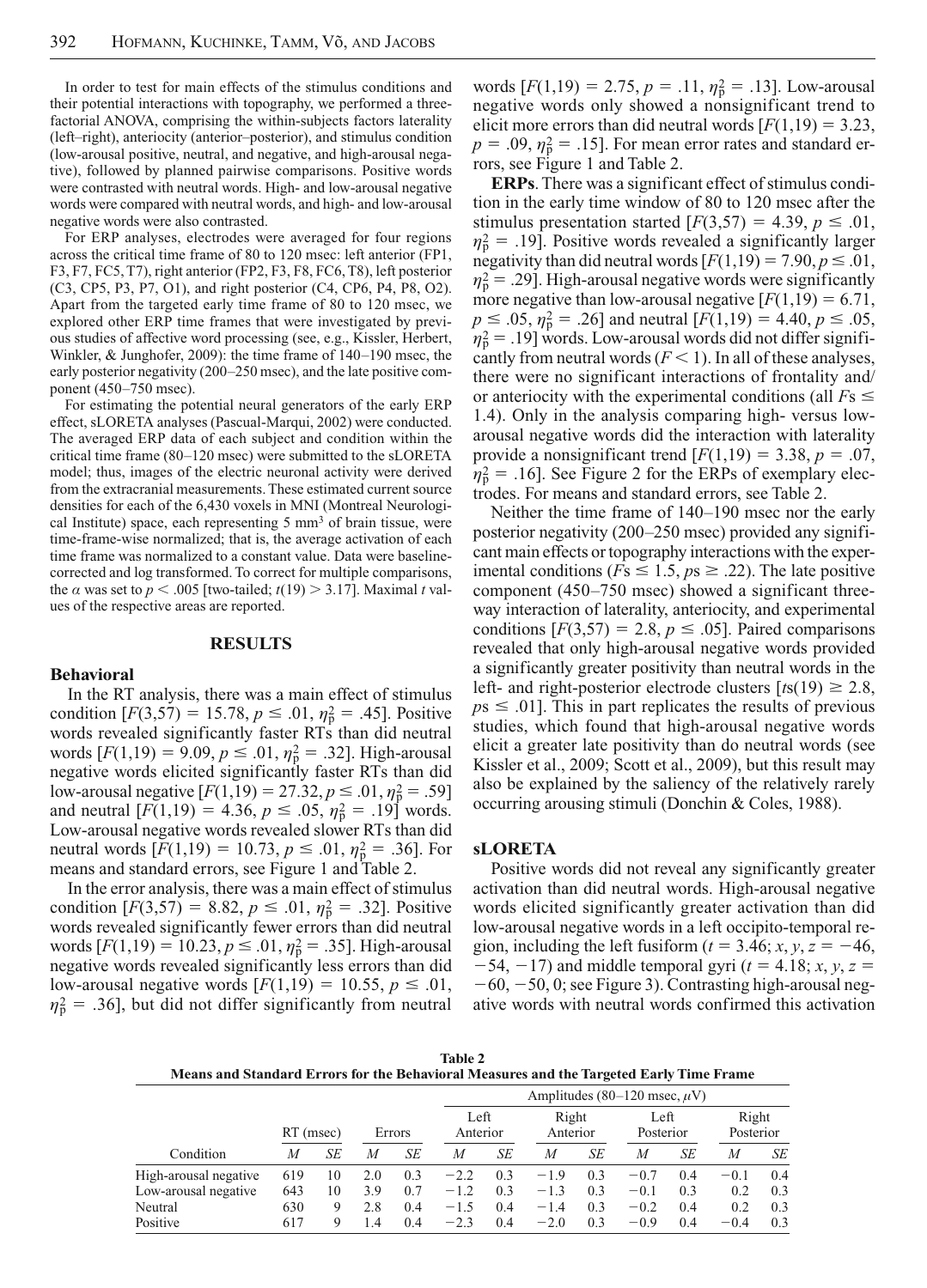

**Figure 2. The event-related potentials for the four stimulus conditions at eight exemplary electrodes.**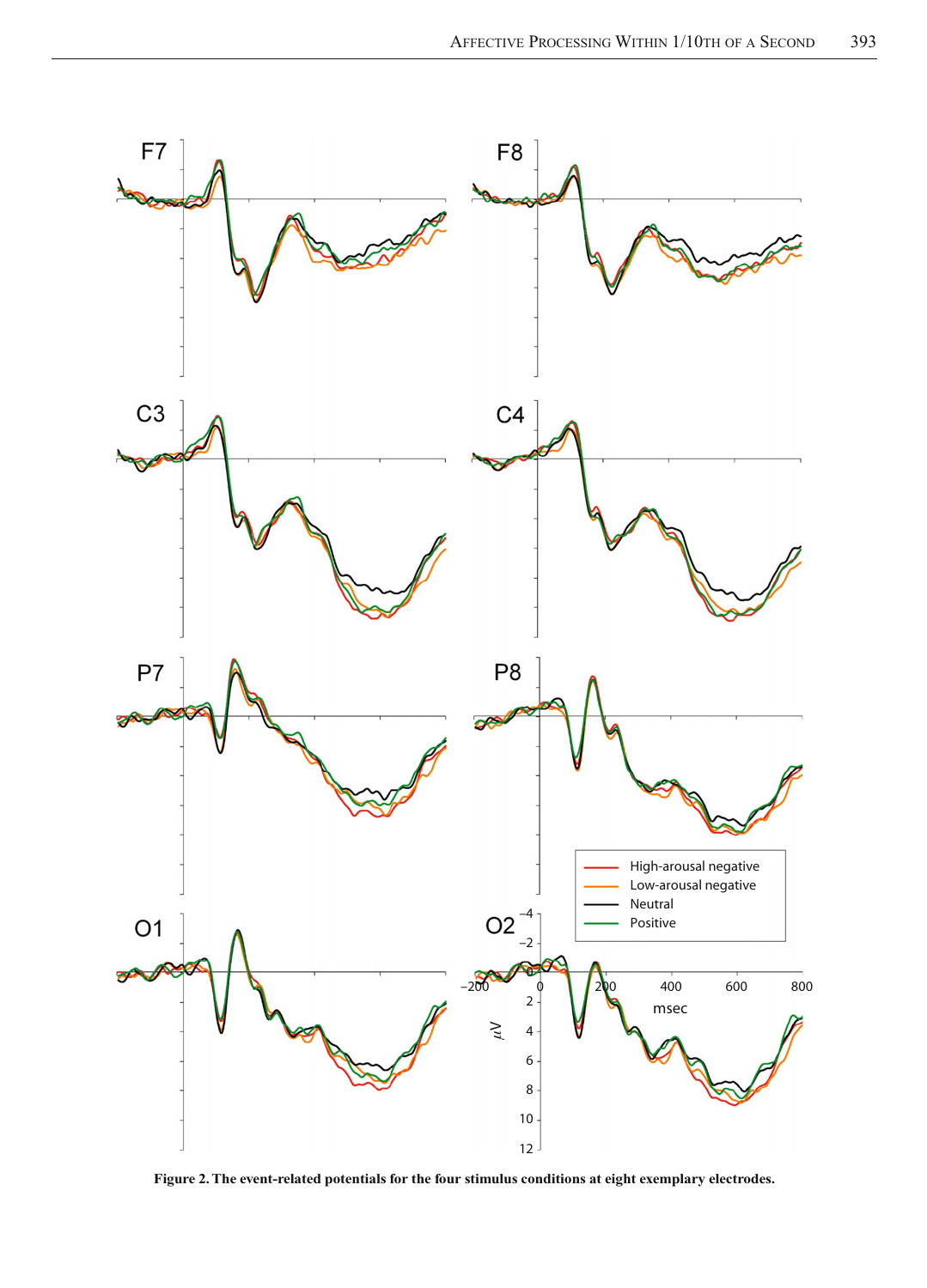difference (left fusiform,  $t = 4.45$ ;  $x, y, z = -48, -58$ ,  $-17$ ; left middle temporal gyrus,  $t = 4.85$ ;  $x, y, z = -56$ ,  $-59, -3$ ; see Figure 3).

## **DISCUSSION**

Whereas the behavioral facilitation to positive words was observed regardless of their arousal level, as was reflected by faster RTs and fewer errors, arousal seems to modulate behavioral responses to negative words. Thus, differences in arousal might explain the inconsistent findings of previous studies using negative words. These studies showed a speed-up (Nakic et al., 2006; Williamson et al., 1991), no influence (Siegle et al., 2002), or even a trend toward slowing in lexical decisions (Kuchinke et al., 2005; MacKay et al., 2004). Most interestingly, another recent study (Larsen et al., 2008) mathematically disentangled the influence arousal on negative words, while canceling out the variance accounted for by various lexical variables. The authors observed longer RTs for emotionally negative words when arousal and other lexical variables were controlled for. The findings of the present study converge with this result, suggesting that emotional information can interfere with a decision that is

theoretically based on cognitive information only (Siegle et al., 2002). In addition to Larsen et al.'s (2008) finding, the present study showed that high-arousal negative words elicited faster RTs and fewer errors than did neutral or low-arousal negative words. Thus, it appears that the inhibitory role of negative valence on word recognition could be overruled by an arousal mechanism, which allows for fast and less error-prone reactions.

The observed shortening of RTs for high-arousal negative words is in line with the previous studies' finding of a similar speed-up during lexical decision. Nakic et al. (2006) observed this RT decrease for highly negative but not for moderately negative words. The authors, however, did not control for arousal. Nevertheless, it is likely that the highly negative words were also of high arousal (Bradley & Lang, 1999; Võ et al., 2009). Moreover, Thomas and LaBar (2005) showed that priming effects during lexical decision are enhanced for high-arousal taboo words as compared with neutral words, whereas low-arousal negative words showed no such enhancement of priming effects. This result has already indicated the influential role of arousal on negative words. The present study goes beyond this finding by showing that arousal also facilitates unprimed word recognition in negative words.



**Figure 3. The maximum contrasts of high- and low-arousal negative words (upper panels), and high-arousal negative and neutral words (lower panels). Significant activation differences were observed in the occipito-temporal gyrus, including the fusiform gyrus. The** *X***–***Y***–***Z* **coordinates (MNI space) in the left panels show the activation maxima in the middle temporal gyrus.**

## **High-Arousal – Low-Arousal Negative**

*t* Values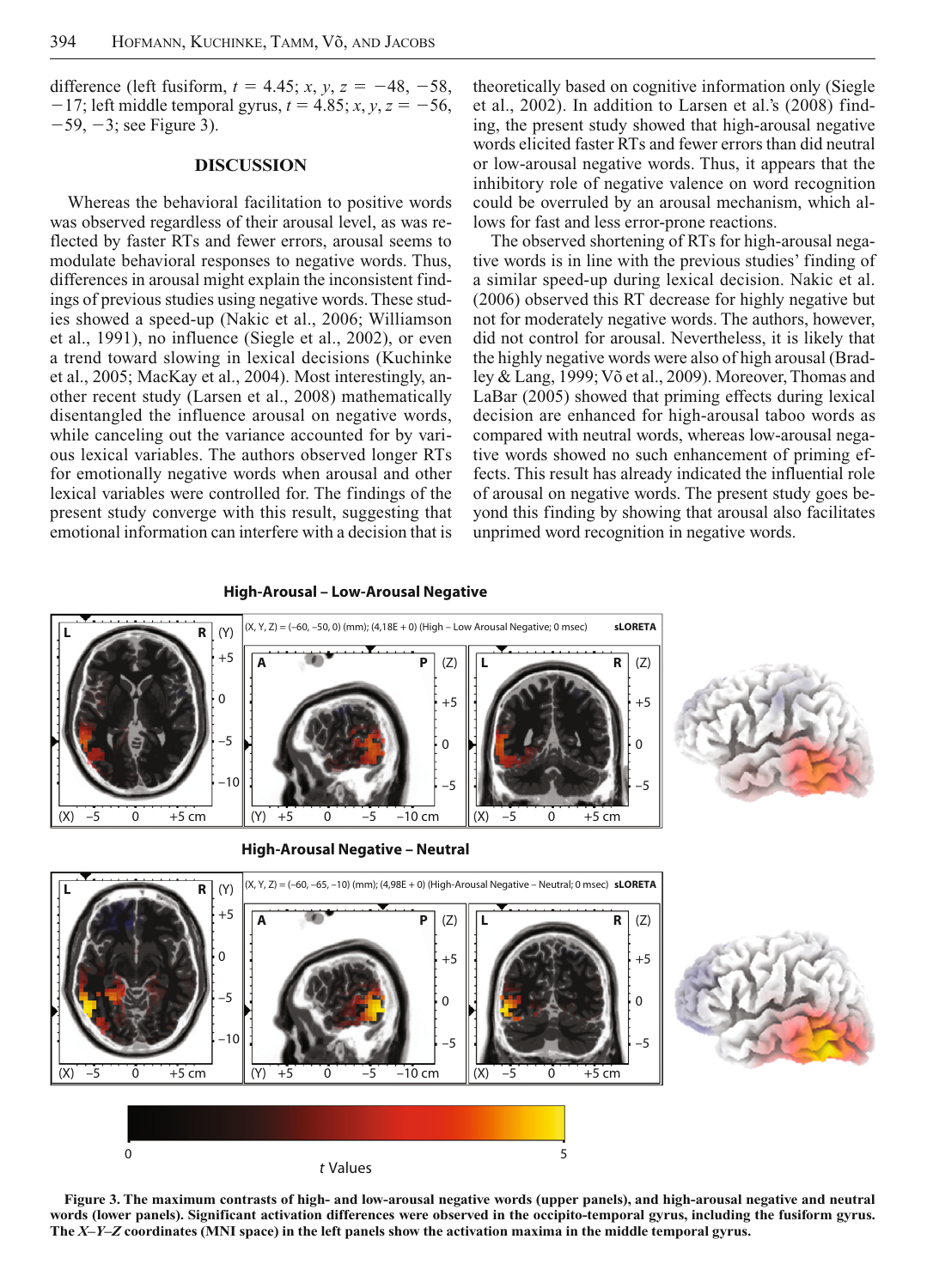Apart from Thomas and LaBar's (2005) study, most other previous experiments taking arousal into concern manipulated arousal and emotional valence simultaneously. They presented high-arousal positive and negative words, and contrasted them with low-arousal neutral words (see Kissler et al., 2007; Scott et al., 2009). Although controlling for many influential variables in word recognition necessitated less extreme valence manipulations than in previous studies, the present study shows that positive emotional valence still exerted its facilitatory influence when arousal was controlled for. Moreover, arousal determined whether the effect of negative words was facilitatory (high-arousal negative words) or inhibitory (low-arousal negative words), in comparison with that of neutral words. This indicates that low-arousal positive and negative words are processed differently.

The experimental conditions revealing the fastest responses—that is, positive and high-arousal negative words—elicited a greater ERP negativity than did the slower responses to neutral and low-arousal negative words in the time window of 80 to 120 msec. This may be taken as evidence that the behavioral facilitation observed for low-arousal positive and high-arousal negative words stems at least partially from early effects. As such, the present results replicate and extend the findings of Scott et al. (2009), who found high-arousal negative words to elicit a greater negativity than did low-arousal neutral words in the same time frame. However, this result was obtained only for high-frequency words. In contrast, the present study found the same early ERP arousal effect using low-frequency words (see Table 1). Moreover, Scott et al. did not observe the early ERP effect in positive words. This discrepancy might be due to differences in the task and the control variables used in these studies. The participants of the present study were instructed to respond within 1 sec after the stimulus presentation. We suggest that this time pressure may have resulted in an augmented usage of a lexical fast-guess mechanism, as implemented in the MROM (Grainger & Jacobs, 1996), which puts an emphasis on early processing.

In addition to the control variables of length, word frequency, and valence used by Scott et al. (2009), we also controlled for imageability, number of syllables, number of orthographic neighbors, and mean type and token letter and bigram frequency (see Table 1). The application of these additional control variables may have resulted in a more consistent early processing across items, which might have increased the probability to observe early ERP effects in low-frequency positive and high-arousal negative words. In sum, our results indicate that for negative words, it is the level of arousal and not the negative valence per se that affects the early processing.

Supporting the idea that lexical access for neutral words can be underway around 100 msec poststimulus (Sereno & Rayner, 2003), the present data suggest that lexical access is speeded in positive and in high-arousal negative words. Thus, the time frame of the present ERP effects (80–120 msec) might capture the initial moments of lexical access in these affective stimuli. Similar to our findings, those of Ortigue et al. (2004) showed occipital source localization differences that were the result of laterally presented emotional words around 100 msec poststimulus (see also Bernat, Bunce, & Shevrinc, 2001). Moreover, since Scott et al.'s (2009) early effect seemed to be modulated by word frequency, and word frequency effects were argued to constitute an upper limit for the time frame of lexical access (e.g., Dambacher et al., 2006; Hauk & Pulvermüller, 2004), the notion of an early lexical locus of the present ERP effects gains support.

This idea contrasts with Kissler et al.'s (2007) conclusion that emotional processing occurs only after lexical access. We suggest that the evolutionary advantage of emotional information processing in part results from its attribute to speed up decisions, particularly when fast decisions are important. Since no such decisions were required in Kissler et al.'s study, the earliest emotional activation might not have been strong enough to be detected in the ERPs.

Such a lexical interpretation might also imply that semantic information can be activated in this early time frame. Since emotional words seem to trigger more associations than do neutral words, much of the effects of emotional valence may be accounted for by semantic cohesion (Maratos, Allan, & Rugg, 2000; Talmi & Moscovitch, 2004; but see McNeely, Dywan, & Segalowitz, 2004). Another study, suggesting a semantic, and thus lexical, locus of the present effect comes from Skrandies (1998). He found that the semantic dimensions of words affect word processing as early as 80 msec after the stimulus presentation. Slightly later, semantically integrative effects during sentence processing have been observed (Penolazzi, Hauk, & Pulvermüller, 2007).

The early ERP time frame showed the same increased negativity to positive and high-arousal negative words, which may suggest a similar process in both conditions. However, sLORETA could not narrow the most likely neural source for the early ERP effect to positive words, which contrasts with a left occipito-temporal region emerging as the most likely neural source for the early arousal effects for negative words. This divergence points toward the early facilitation processes for low-arousal positive and high-arousal negative words to be based on different neural mechanisms.

Within the left occipito-temporal region's showing a stronger activation to high-arousal negative than to lowarousal negative and neutral words, one subregion was the fusiform gyrus. This region was proposed to act as an interface between visual word form and higher order stimulus properties (Devlin, Jamison, Gonnerman, & Matthews, 2006; Price & Devlin, 2003; but see, e.g., Dehaene et al., 2002; McCandliss, Cohen, & Dehaene, 2003). Moreover, the largest activation differences were obtained in voxels located in the left medial temporal gyrus, which has been associated with semantic processing (see Price, 2000, for a review). We thus suggest that the co-activation of the left fusiform and the medial temporal gyrus supports Price and Devlin's (2003) suggestion of the fusiform gyrus operating as a hub mediating between visual word form and higher order stimulus properties, such as semantics.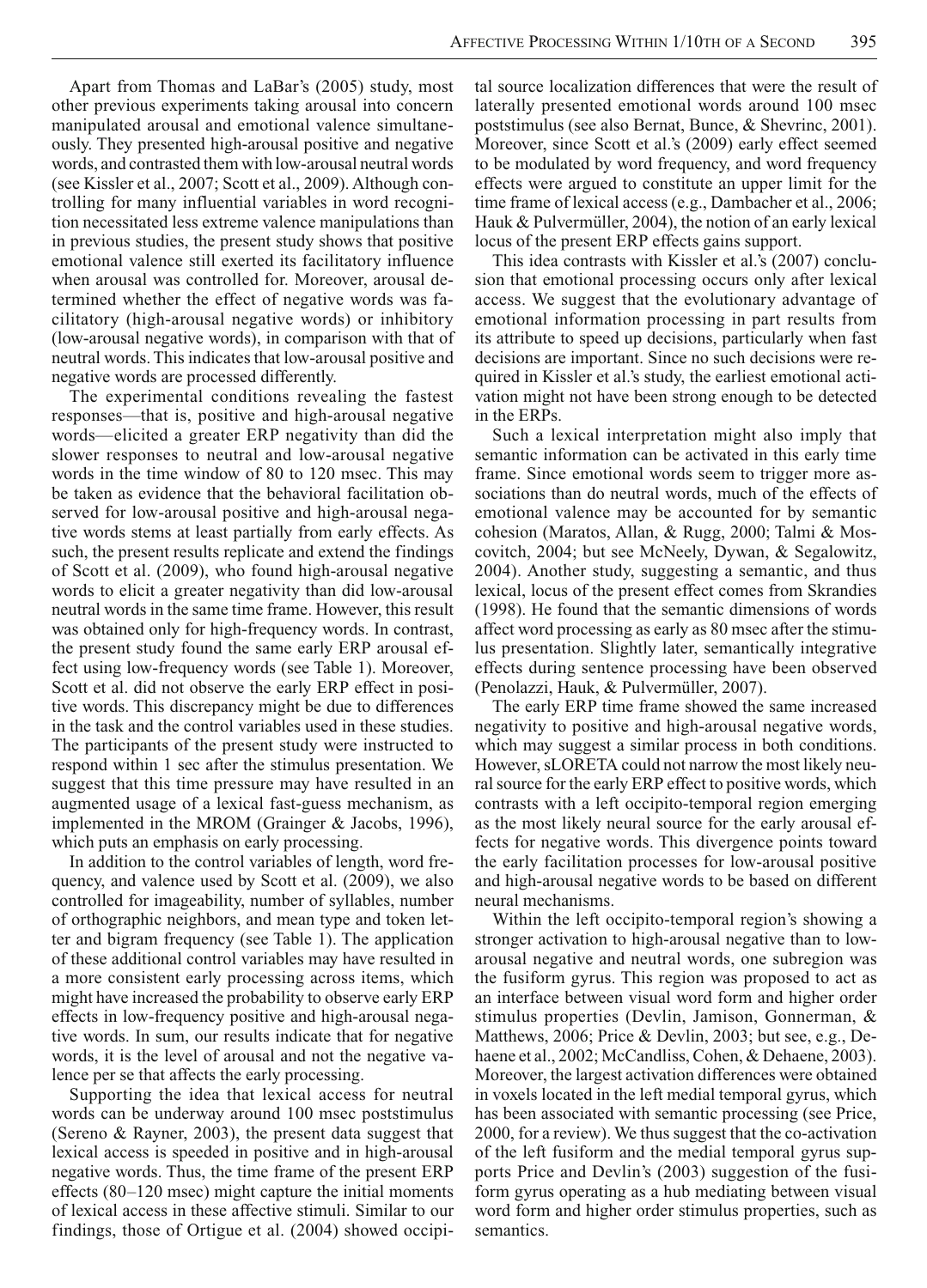It is intriguing that the present ERP effect ascribed to arousal in negative words was localized in about the same brain region as was Kissler et al.'s (2007) localization of affective word processing. Their finding, however, was observed in a slightly later time frame. Like in the present study, Kissler and colleagues concluded that this effect reflects semantic processing. We propose that all of the early time frames prior to 300 msec contribute to semantic affective processing. This suggestion is corroborated by Hinojosa, Carretié, Valcárcel, Méndez-Bértolo, and Pozo (2009). When the task is likely to be performed without semantic information, by identifying letter strings in contrast with nonletter stimuli, none of the early time frames is sensitive to the affective features of words. However, which of the early ERP time frames are more or less sensitive to semantic processing appears to be modulated by the application of a fast-guess mechanism. Computational models of word recognition (Grainger & Jacobs, 1996) can account for such differences in the processing dynamics by modeling differential task demands. Moreover, a computational model of affective word processing proposing that affective features take effect during an initial access to a hypothetical mental lexicon would account for the present results (Kuchinke, 2007). However, its assumption of arousal affecting positive and negative valence equally requires revision in the light of the present findings.

#### **AUTHOR NOTE**

We thank Benny Briesemeister for his help during stimulus selection, Michael Dambacher and Mario Braun for helpful comments, and Nina Blaskewitz for proofreading. This work was supported by the Deutsche Forschungsgemeinschaft (research unit "Conflicts as signals in cognitive systems," TP 3 Jacobs, JA 823/4-1) and the cluster of excellence "Languages of Emotion" at the Free University Berlin. Address correspondence to M. J. Hofmann, Department of Psychology, Free University Berlin, Habelschwerdter Allee 45, 14195 Berlin, Germany (e-mail: mhof@zedat.fu-berlin.de).

## **REFERENCES**

- Baayen, R., Piepenbrock, R., & Gulikers, L. (1995). *The CELEX Lexical Database* (Release 2) [CD-ROM]. Philadelphia: University of Pennsylvania, Linguistic Data Consortium.
- BERNAT, E., BUNCE, S., & SHEVRINC, H. (2001). Event-related brain potentials differentiate positive and negative mood adjectives during both supraliminal and subliminal visual processing. *International Journal of Psychophysiology*, **42**, 11-34. doi:10.1016/S0167 -8760(01)00133-7
- Bradley, M. M., & Lang, P. J. (1999). *Affective norms for English words (ANEW): Stimuli, instruction manual, and affective ratings* (Tech. Rep. C-1). University of Florida, Gainesville, Center for Research in Psychophysiology.
- Carretié, L., Hinojosa, J. A., Martín-Loeches, M., Mercado, F., & Tapia, M. (2004). Automatic attention to emotional stimuli: Neural correlates. *Human Brain Mapping*, 22, 290-299. doi:10.1002/ hbm.2003
- Dambacher, M., Kliegl, R., Hofmann, M., & Jacobs, A. M. (2006). Frequency and predictability effects on event-related potentials during reading. *Brain Research*, **1084**, 89-103. doi:10.1016/ j.brainres.2006.02.010
- Dehaene, S., Le Clec'H, G., Poline, J., Le Bihan, D., & Cohen, L. (2002). The visual word form area: A prelexical representation of visual words in the fusiform gyrus. *NeuroReport*, **13**, 321. doi:10.1097/ 00001756-200203040-00015
- Devlin, J. T., Jamison, H. L., Gonnerman, L. M., & Matthews, P. M. (2006). The role of the posterior fusiform gyrus in read-

ing. *Journal of Cognitive Neuroscience*, **18**, 911-922. doi:10.1162/ jocn.2006.18.6.911

- DONCHIN, E., & COLES, M. G. (1988). Is the P300 component a manifestation of context updating? *Behavioral & Brain Sciences*, **11**, 357-427.
- Geday, J., Gjedde, A., Boldsen, A.-S., & Kupersa, R. (2003). Emotional valence modulates activity in the posterior fusiform gyrus and inferior medial prefrontal cortex in social perception. *NeuroImage*, **18**, 675 -684. doi:10.1016/S1053-8119(02)00038-1
- GRAF, R., NAGLER, M., & JACOBS, A. M. (2005). Factor analysis of 57 variables in visual word recognition. *Zeitschrift für Psychologie*, **213**, 205-218. doi:10.1026/0044-3409.213.4.20
- GRAINGER, J., & JACOBS, A. M. (1996). Orthographic processing in visual word recognition: A multiple read-out model. *Psychological Review*, **103**, 518-565.
- Hackley, S. A., & Valle-Inclán, F. (1999). Accessory stimulus effects on response selection: Does arousal speed decision making? *Journal of Cognitive Neuroscience*, **11**, 321-329. doi:10.1162/ 089892999563427
- Hauk, O., & Pulvermüller, F. (2004). Effects of word length and frequency on the human event-related potential. *Clinical Neurophysiology*, **115**, 1090-1103. doi:10.1016/j.clinph.2003.12.020
- HERBERT, C., JUNGHOFER, M., & KISSLER, J. (2008). Event related potentials to emotional adjectives during reading. *Psychophysiology*, **45**, 487-498. doi:10.1111/j.1469-8986.2007.00638.x
- Hinojosa, J. A., Carretié, L., Valcárcel, M. A., Méndez- BÉRTOLO, C., & POZO, M. A. (2009). Electrophysiological differences in the processing of affective information in words and pictures. *Cognitive, Affective, & Behavioral Neuroscience*, **9**, 173-189. doi:10.3758/CABN.9.2.173
- Hinojosa, J. A., Martín-Loeches, M., & Rubia, F. J. (2001). Eventrelated potentials and semantics: An overview and an integrative proposal. *Brain & Language*, **78**, 128-139. doi:10.1006/brln.2001.2455
- Hofmann, M. J., Stenneken, P., Conrad, M., & Jacobs, A. (2007). Sublexical frequency measures for orthographic and phonological units in German. *Behavior Research Methods*, **39**, 620-629.
- Kissler, J., Herbert, C., Peyk, P., & Junghofer, M. (2007). Buzzwords: Early cortical responses to emotional words during reading. *Psychological Science*, **18**, 475-480. doi:10.1111/j.1467 -9280.2007.01924.x
- Kissler, J., Herbert, C., Winkler, I., & Junghofer, M. (2009). Emotion and attention in visual word processing—An ERP study. *Biological Psychology*, **80**, 75- 83. doi:10.1016/j.biopsycho.2008.03.004
- Kuchinke, L. (2007). *Implicit and explicit recognition of emotionally valenced words.* Unpublished doctoral dissertation, Free University Berlin.
- Kuchinke, L., Jacobs, A., Grubich, C., Võ, M., Conrad, M., & HERRMANN, M. (2005). Incidental effects of emotional valence in single word processing: An fMRI study. *NeuroImage*, **28**, 1022-1032. doi:10.1016/j.neuroimage.2005.06.050
- Kuchinke, L., Võ, M. L.-H., Hofmann, M., & Jacobs, A. (2007). Pupillary responses during lexical decisions vary with word frequency but not emotional valence. *International Journal of Psychophysiology*, **65**, 132-140. doi:10.1016/j.ijpsycho.2007.04.004
- Larsen, R. J., Mercer, K. A., Balota, D. A., & Strube, M. J. (2008). Not all negative words slow down lexical decision and naming speed: Importance of word arousal. *Emotion*, **8**, 445-452. doi:10.1037/1528 -3542.8.4.445

LeDoux, J. (1996). *The emotional brain*. New York: Simon & Schuster.

- MacKay, D., Shafto, M., Taylor, J., Marian, D., Abrams, L., & Dyer, J. (2004). Relations between emotion, memory, and attention: Evidence from taboo Stroop, lexical decision, and immediate memory tasks. *Memory & Cognition*, **32**, 474-488. doi:10.1080/ 01690960042000148
- Maratos, E. J., Allan, K., & Rugg, M. D. (2000). Recognition memory for emotionally negative and neutral words: An ERP study. *Neuropsychologia*, **38**, 1452-1465. doi:10.1016/S0028-3932(00)00061-0
- McCandliss, B. D., Cohen, L., & Dehaene, S. (2003). The visual word form area: Expertise for reading in the fusiform gyrus. *Trends in Cognitive Sciences*, **7**, 293-299. doi:10.1016/S1364-6613(03)00134-7
- McNeely, H. E., Dywan, J., & Segalowitz, S. J. (2004). ERP indices of emotionality and semantic cohesiveness during recognition judgments. *Psychophysiology*, **41**, 117-129. doi:10.1111/j.1469 -8986.2003.00137.x